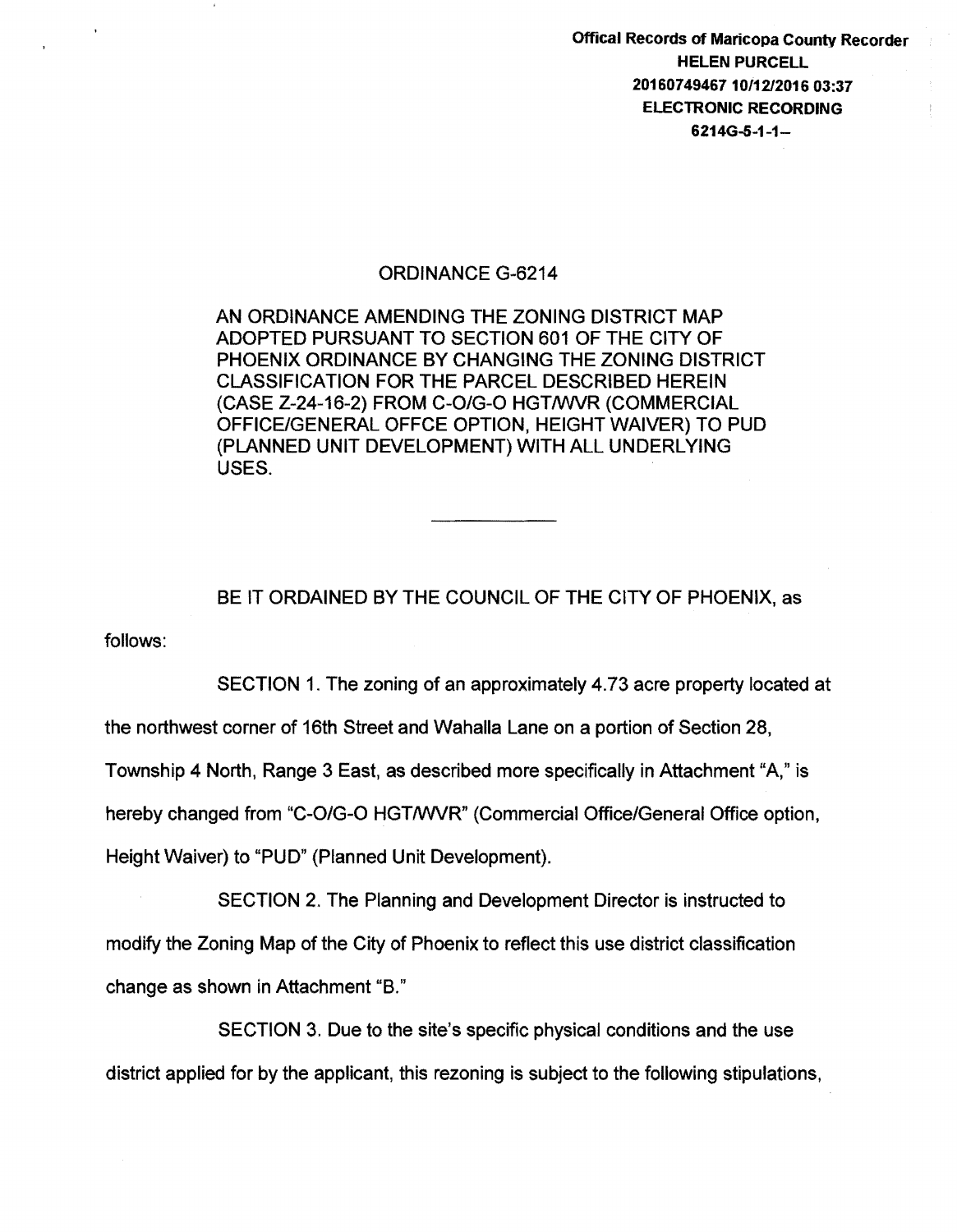violation of which shall be treated in the same manner as a violation of the City of

Phoenix Zoning Ordinance:

- 1. An updated Development Narrative for the Luna Azul PUD reflecting the changes approved through this request shall be submitted to the Planning and Development Department within 30 days of City Council approval of this request. The updated Development Narrative shall be consistent with the Development Narrative date stamped July 26, 2016, as modified by the following stipulations:
	- a. Page 12, G. Development Standards, 1. Development Standards Table: Revise the density to "Maximum 30 D.U., 6.35 D.U./ACRE."
	- b. Page 13, G. Development Standards, 1. Development Standards Table, Revise the footnote to read as follows:

"A minimum of eight (8) trees shall be dispersed within the private yards along the west property line. These trees shall be planted with the construction of each of the six (6) homes on the west side of the site and prior to the issuance of Certificate of Occupancies for the individual homes."

- c. Page 16, H. Design Guidelines, first bulleted item: Revise "maybe" to "shall be" to be consistent with the similar guideline on page 18.
- d. Page 16, H. Design Guidelines, second bullated item: Revise "three- to five-foot" to "four-foot" to be consistent with wall standards on page 14.
- e. Page 36, Street Cross Section Exhibit: Revise the width of Wahalla Lane to be 32 feet from face of curb to face of curb.
- f. Page, 54, Phasing Plan, Add the following note along the west side of the site:

"Required trees shall be planted with the construction of each of the six (6) homes on the west side of the site and prior to issuance of Certificate of Occupancies for the individual homes."

- 2. Right-of-way totaling 25 feet shall be dedicated for the north half of Wahalla Lane, as approved by the Planning and Development Department.
- 3. The developer shall construct all streets adjacent to the development with paving, curb, gutter, sidewalk, curb ramps, streetlights, landscaping and other incidentals as per plans approved by the Planning and Development Department. All improvements shall comply with all ADA accessibility standards.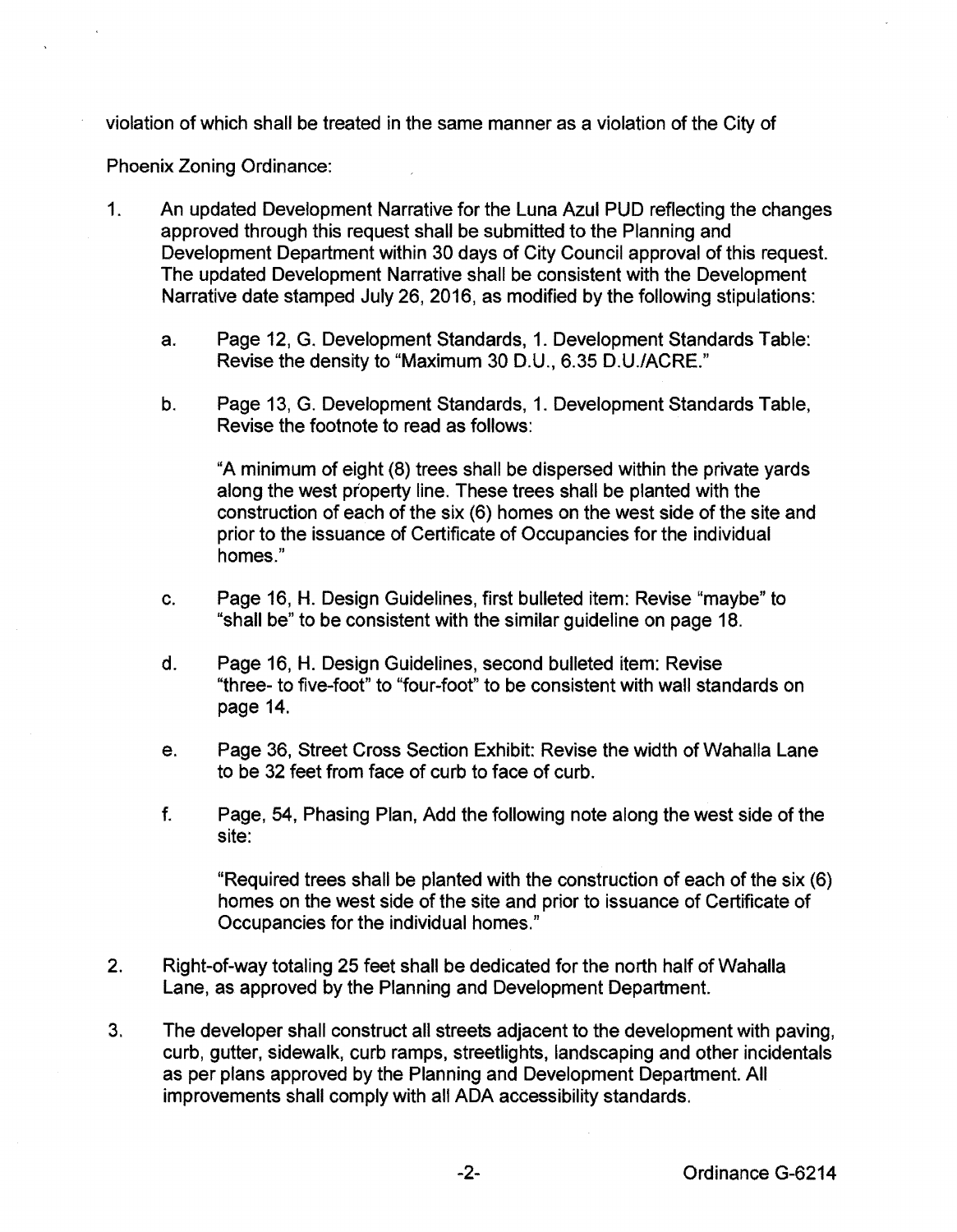4. The property owner shall record a Notice to Prospective Purchasers of Proximity to Airport in order to disclose the existence, and operational characteristics of Phoenix Deer Valley Airport to future owners or tenants of the property. The form and content of such documents shall be according to the templates and instructions provided which have been reviewed and approved by the City Attorney.

SECTION 4. If any section, subsection, sentence, clause, phrase or portion of this ordinance is for any reason held to be invalid or unconstitutional by the decision of any court of competent jurisdiction, such decision shall not affect the validity of the remaining portions hereof.

PASSED by the Council of the City of Phoenix this 5th day of October,

2016.



ATTEST:

City Clerk

O FORM: 'A ∩ A Acting City Attorney pm<sup>1</sup>

**REVIEWED BY:** ACTING City Manager

PML:tml:1262632\_1.doc (CM #41) (Melo #73) - 10/05/16

Attachments: A- Legal Description (1 Page) B- Ordinance Location Map (1 Page)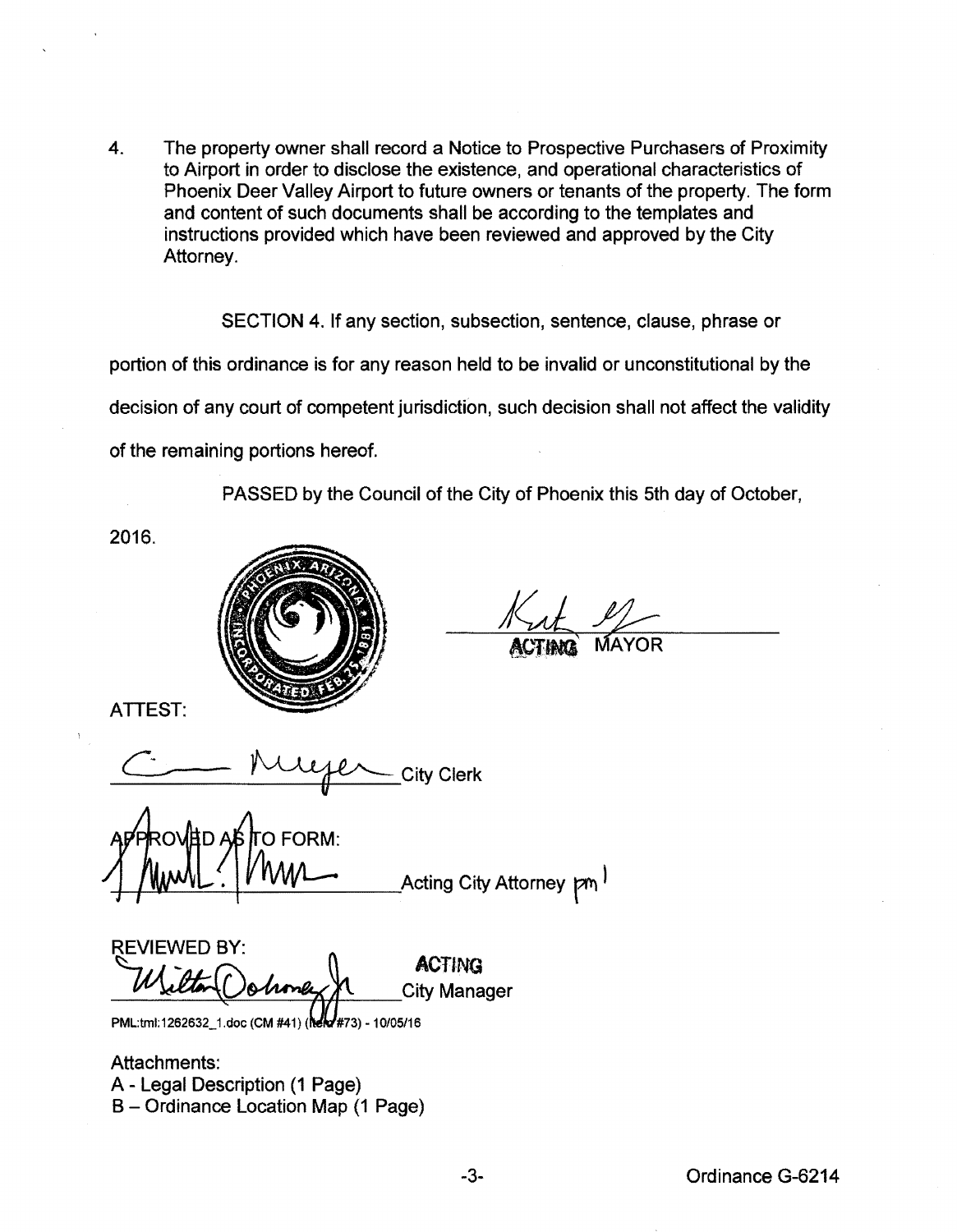## ATTACHMENT A

## LEGAL DESCRIPTION FOR Z-24-16-2

A PORTION OF THE NORTHEAST QUARTER OF SECTION 28, TOWNSHIP 4 NORTH, RANGE 3 EAST OF THE GILA & SALT RIVER MERIDIAN, MARICOPA COUNTY, ARIZONA, MORE PARTICULARLY DESCRIBED AS FOLLOWS:

COMMENCING AT TRUE POINT OF BEGINNING, A CITY OF PHOENIX BRASS CAP FLUSH FOUND AT THE SOUTHEAST CORNER OF THE NORTHEAST QUARTER OF THE NORTHEAST QUARTER OF THE NORTHEAST QUARTER OF SAID SECTION 28, FROM WHICH A 3/4 INCH REBAR FOUND AT THE EAST QUARTER CORNER OF SAID SECTION 28 BEARS SOUTH 00 DEGREES 00 MINUTES 57 SECONDS EAST 1981.28 FEET;

THENCE ALONG THE CENTERLINE OF WAHALLA LANE, SOUTH 89 DEGREES 29 MINUTES 00 SECONDS WEST 656.04 FEET;

THENCE DEPARTING SAID CENTERLINE, NORTH 00 DEGREES 13 MINUTES 33 SECONDS WEST 307.82 FEET TO A POINT ALONG THE SOUTHERLY RIGHT-OF-WAY LINE OF THE ARIZONA STATE ROUTE 101 FRONTAGE ROAD;

THENCE ALONG SAID RIGHT-OF-WAY LINE, SOUTH 89 DEGREES 00 MINUTES 00 SECONDS EAST 562.25 FEET;

THENCE DEPARTING SAID RIGHT-OF-WAY LINE SOUTH 44 DEGREES 30 MINUTES 29 SECONDS EAST 135.53 FEET TO A POINT ALONG THE EAST LINE OF SAID SECTION 28;

THENCE ALONG SAID EAST LINE SOUTH 00 DEGREES 00 MINUTES 57 SECONDS EAST 195.43 FEET TO THE TRUE POINT OF BEGINNING.

SAID PARCEL CONTAINING 191,888 SQUARE FEET OR 4.41 ACRES, MORE OR LESS.